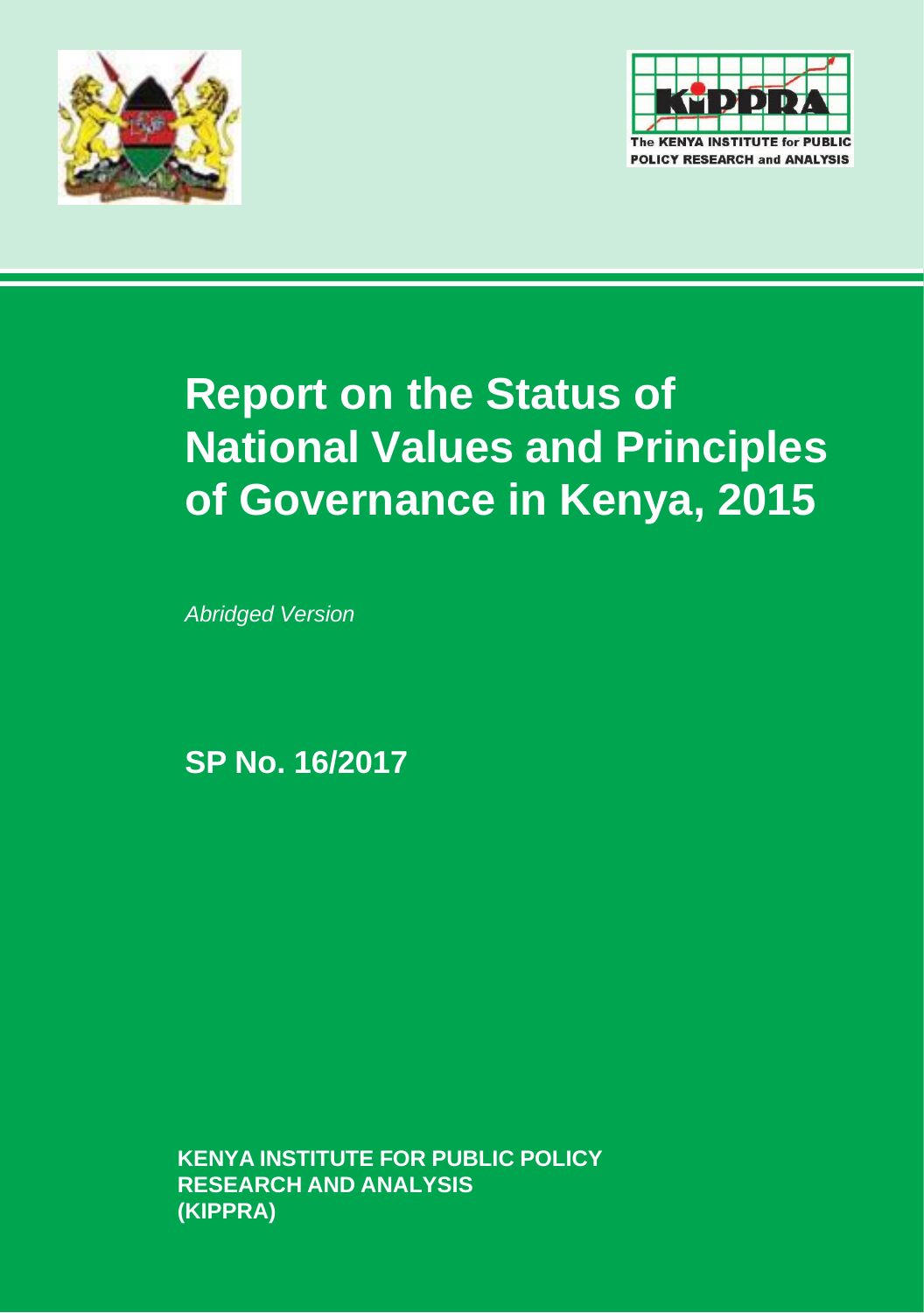

# **Report on the Status of NationalValues and Principles of Governance in Kenya, 2015**

Baseline survey conducted by: Kenya Institute for Public Policy Research and Analysis (KIPPRA) Bishops Garden Towers, Second Floor, Bishops Road P.O. Box 56445-00200, Nairobi Telephone: +254 20 2719933/4

Submitted to: The Presidency Ministry of Interior and Coordination of National Government Directorate of National Cohesion and National Values April, 2017

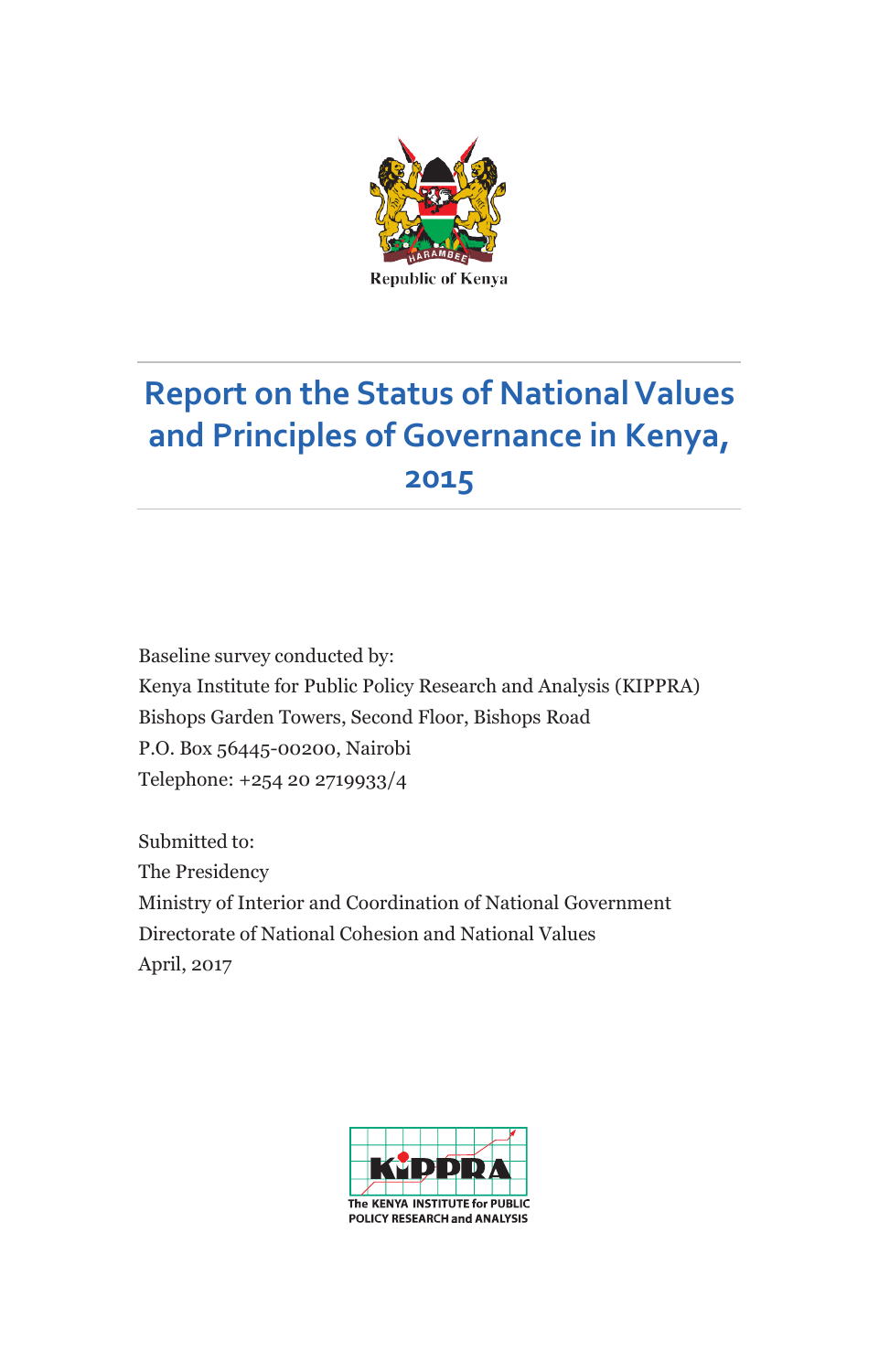#### **Acknowledgements**

On behalf of the Government, I wish to thank the Kenya Institute for Public Policy Research and Analysis (KIPPRA) for undertaking the National Values Baseline survey. I further wish to express our sincere gratitude to all stakeholders at both National and County levels for their participation and input at all stages during the survey.

Specifically, I wish to thank Dr. Dickson Khainga, Prof. Germano Mwabu (University of Nairobi) and the entire KIPPRA technical team comprising Dr. Eldah Onsomu, Dr. Nancy Nafula, Dr. Othieno Nyanjom (KIPPRA Consultant), Mr. Boaz Munga, Dr. Douglas Kivoi, Ms. Melap Sitati , Mr. Arthur Odima, the field coordinators and research assistants for guiding the survey process.

In addition let me appreciate all the members of the Directorate of National Cohesion and Values led by Dr. F. O. Owino (Director) for providing logistical support during data collection and invaluable comments during the report writing. Further, let me acknowledge the Regional Coordinators and County Commissioners for mobilizing Kenyans to participate in the survey throughout the country.

Finally, while every effort has been made to verify the contents of this Report at the time of writing, the authors take responsibility for the accuracy of the views expressed and the evidence presented.

 $-$ hubsel

**Michael M. Ndung'u, EBS** SECRETARY, NATIONAL COHESION AND VALUES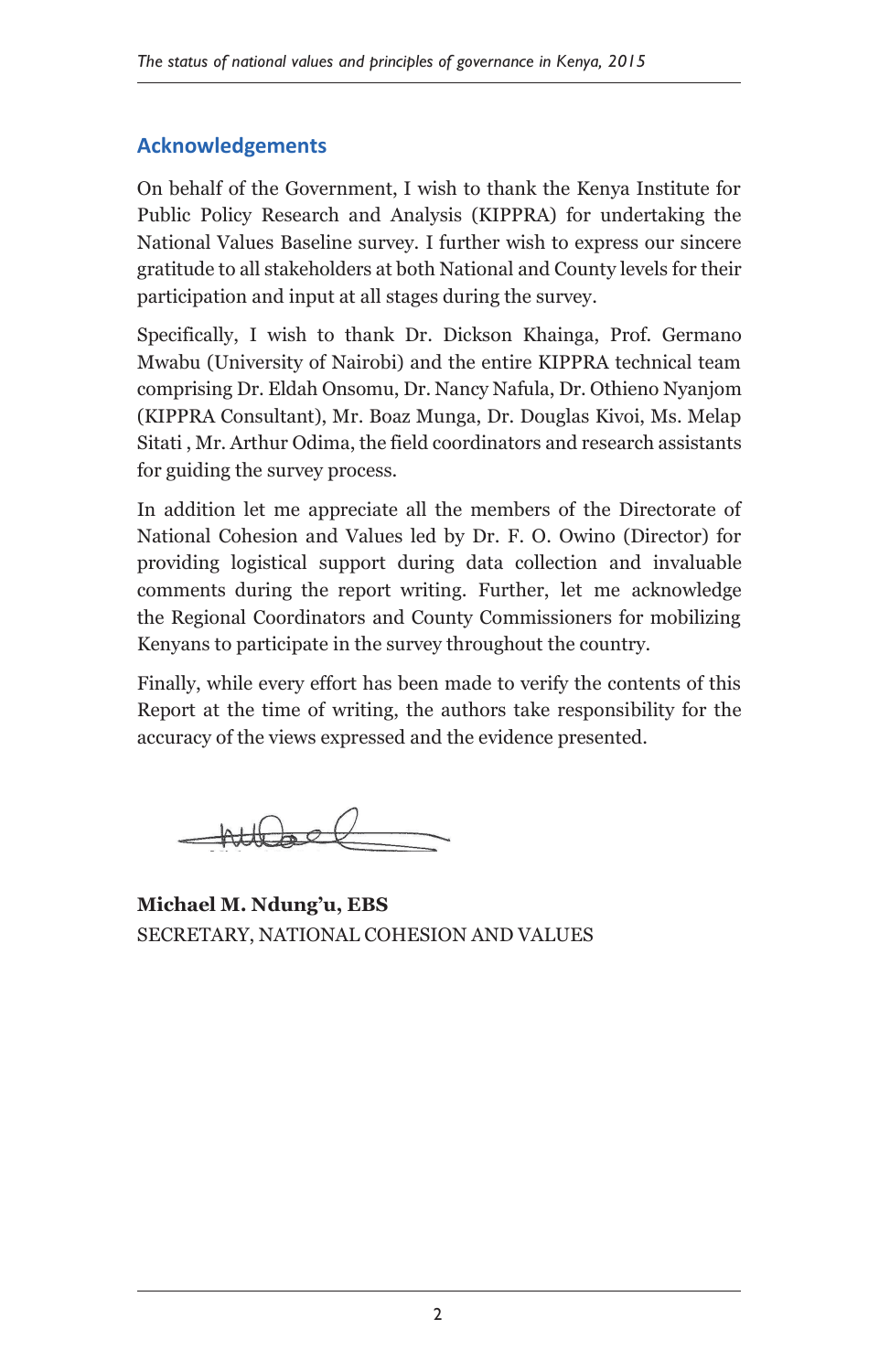#### **THE STATUS OF NATIONAL VALUES AND PRINCIPLES OF GOVERNANCE IN KENYA, 2015**

The Constitution of Kenya (2010) recognizes that the realization of National Values and Principles of Governance (NV&PG) articulated in Article 10 is essential for national development. Once grounded in all facets of Kenyan society, the NV&PG should transform Kenya's socioeconomic and political landscape towards the attainment of both the Kenya Vision 2030 and the global Sustainable Development Goals (SDGs).

To enhance the promotion of NV&PG, the Government developed Sessional Paper No. 8 of 2013, which was operationalized in 2015. The policy pillars that guide the operationalization of NV&PG are: (i) The creation of a strong national identity; (ii) Effective representation and leadership; (iii) Equitable allocation of resources and opportunities; (iv) Good governance; and (v) Promotion of sustainable development. Among the functions of the President of Kenya listed in Article 132, is reporting on all measures taken and progress achieved in the realization of the NV&PG. Consequently, the President has to date delivered reports for the years 2014, 2015 and 2016.

For the effective and efficient realization of the NV&PG, the Government committed in the President's report on Measures Taken and Progress Achieved in the Realization of National Values and Principles of Governance for 2013, released on 27th March 2014, to conduct a baseline survey on NV&PG. Thus, in the 2014/15 performance contracting year, the Cabinet Secretary, Ministry of Interior and Coordination of National Government, through the Directorate of National Cohesion and Values, committed to conduct a baseline survey on NV&PG. This is an abridged version of the survey report commissioned by the Ministry, and undertaken by the Kenya Institute for Public Policy Research and Analysis (KIPPRA).

The baseline survey used various methods of data collection, starting with a review of secondary data to enable the development of the study approach, and the instruments of data collection. A nation-wide survey covered 4,290 households, about 800 multi-level educational institutions, and about 500 national and county level institutions in the public and private sectors. The Kenya National Bureau of Statistics (KNBS) provided the sample design. Additionally, the study obtained information through focus groups discussions (FGDs), key informant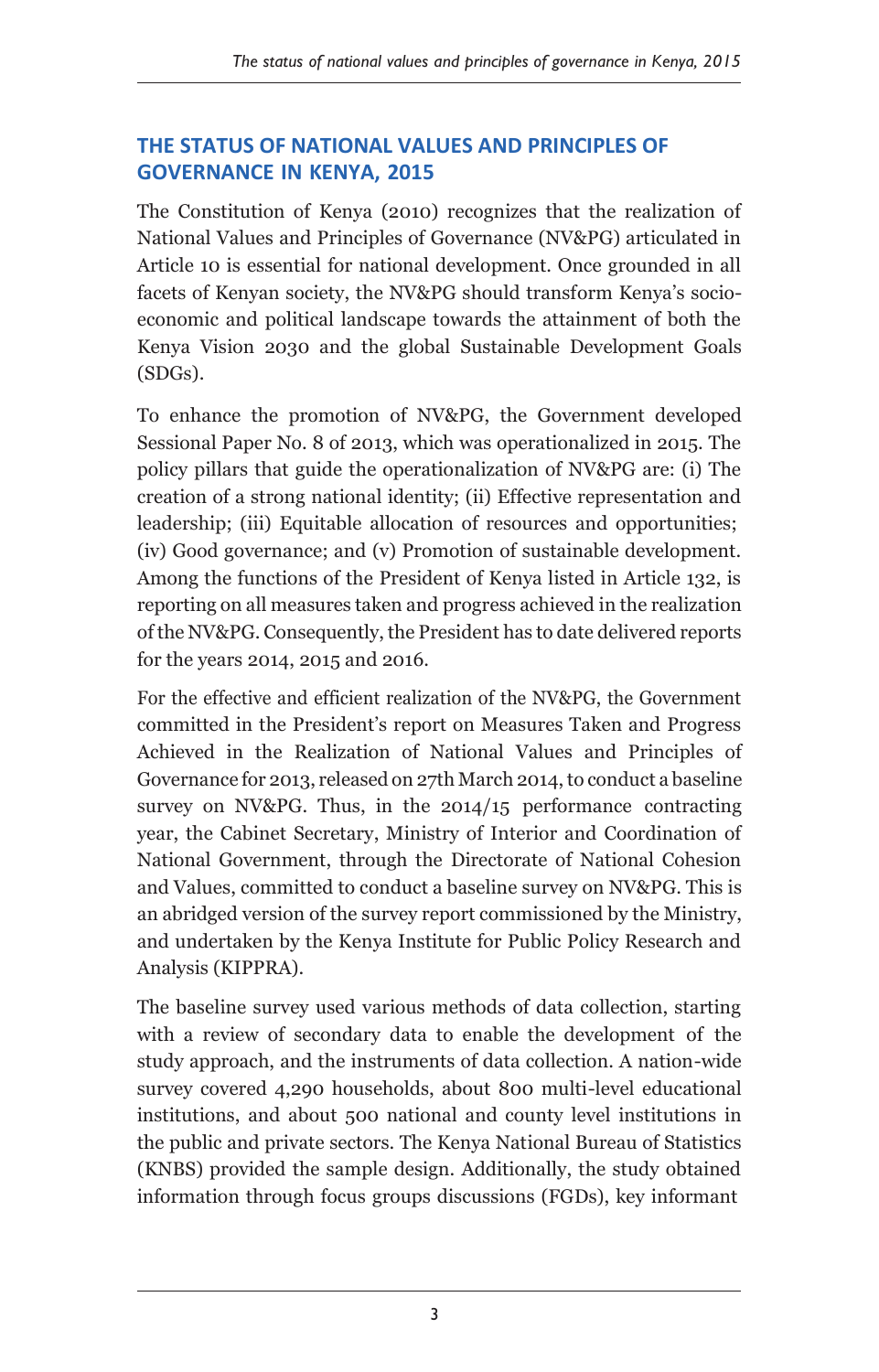interviews (KIIs), and regional consultations.

The baseline report covered the following areas: (i) Awareness and prioritization of national values and principles of governance; (ii) Compliance with national values and principles of governance; (iii) Enforcement and challenges arising; (iv) Impact of the President's reports; and (v) The national values and principles of governance index.

#### **i) Awareness of National Values and Principles of Governance**

The Constitution and various laws and policies mandate the conduct of civic education and facilitation of citizen participation, which are important channels for creating awareness about Government policies, laws and strategies in general, and NV&PG in particular. The baseline study findings indicate that awareness of NV&PG stands at 59 per cent, compared to awareness of values in general, which stands at 75 per cent. Females were more aware than males, and awareness declined with age, but rose with education. It was greater in the private compared to informal sector. This relatively modest NV&PG awareness status may be attributed to weak civic education, and similarly weak compliance and enforcement mechanisms.

Awareness of the President's report, and measures to realize NV&PG stood at 48 per cent. It was greatest in the National Government (65%) and lowest in the informal sector (25%). However, the respondents who were aware of NV&PG reported relatively high achievements among the measures taken towards the realization of the same. For NV&PG to be properly entrenched in the country, there is need for their effective communication to citizens for awareness creation, and their subsequent enforcement.

#### **ii) Compliance of National Values and Principles of Governance**

The Constitution obliges all State organs, State officers, public officers and all persons (including those in the non-government sectors) to abide by the NV&PG, whenever they interpret the Constitution, legislation, and make or implement policies. Further, the Constitution mandates the President and the Public Service Commission (PSC) to report on the status of NV&PG.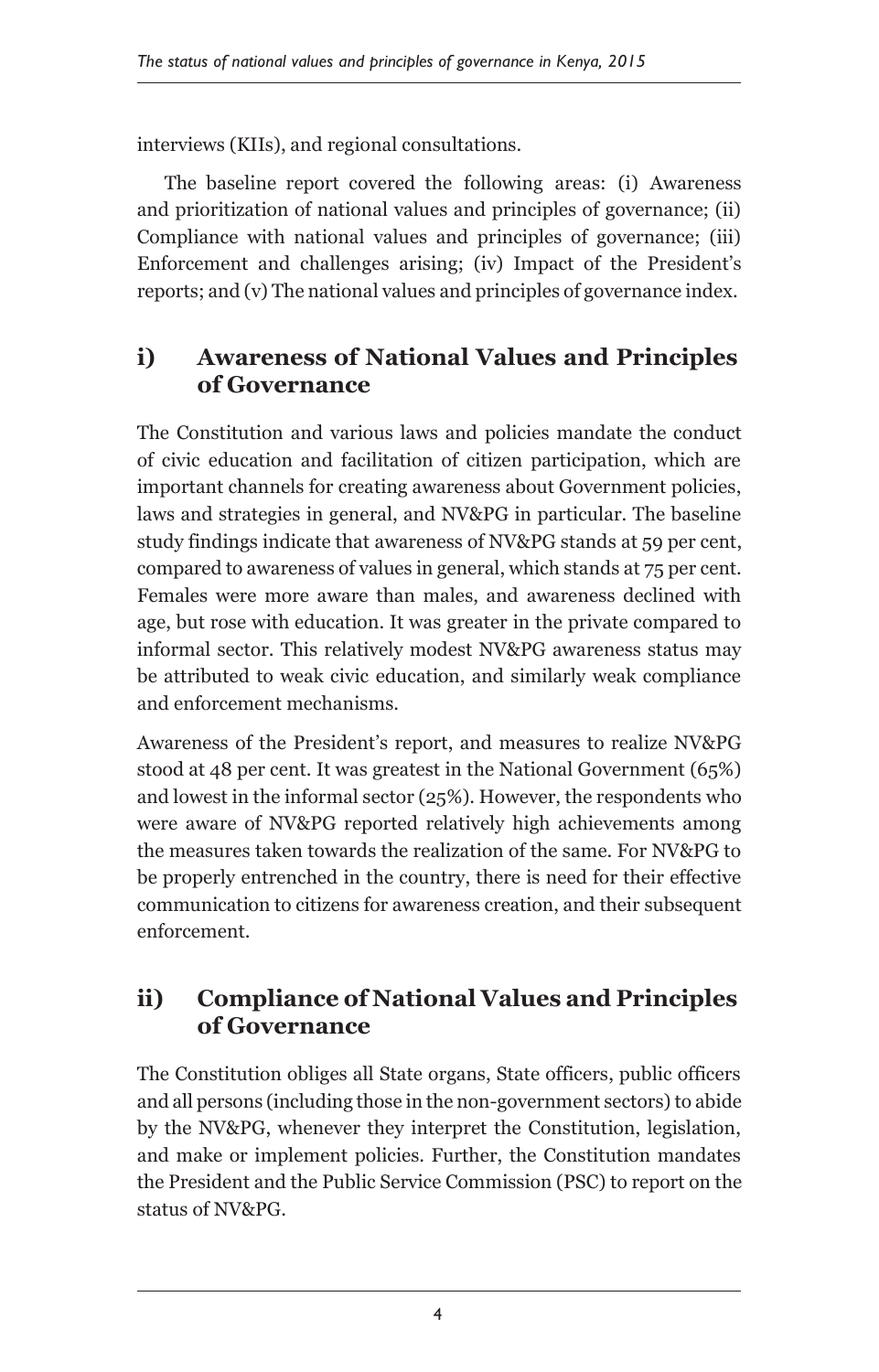The survey found that only 47 per cent of the staff in all public and private institutions had been sensitized and trained on NV&PG on a regular basis by 2015. The share of such trained and sensitized staff was greater in the public sector (59%) than private (formal and informal) sector (44%).

Among the NV&PG is patriotism; a national value that implies love for, and loyalty and devotion to one's country. It can be inculcated in individuals directly, or indirectly, such as through good governance that promotes human rights and non-discrimination. When these latter principles are lacking, patriotism tends to wane. The NV&PG Survey 2015 found that 81 per cent of Kenyans consider themselves patriotic.

Nevertheless, the country continues to face challenges relating to patriotism, partly emanating from weaknesses in compliance with proximate principles and/or values. Examples of such challenges include: the observable low levels of human dignity (as measured by the high poverty levels); and the weak attention to equity in managing public resources, given the high levels of inequality. There are also widespread feelings of exclusion and marginalization among various groups, including the youth, women; and some regions (such as the coastal region) and ethnic groups.

Compliance with the equity principle usually fosters national unity and patriotism. Asked to compare equity in public resource use by the National Government in 2013 versus 2015, on aggregate about 39 per cent of the NV&PG respondents thought the situation was much better. Among National and County government respondents, the respective shares adjudging the situation much better were 42 per cent and 47 per cent. However, 42 per cent of informal sector respondents adjudged the situation to have deteriorated.

The overall findings from the baseline survey were that the rule of law is generally followed, 'but there were major gaps.' These perceptions were indicative of the need for improvement with respect to compliance with the principles/values on the rule of law across public sector institutions. Among the four national level institutions listed, the Judiciary had the highest score (47%), while the National Executive scored about 46 per cent. Both Parliament (including the Senate and National Assembly) and the National Police Service (NPS) had scores of 30 per cent. The County Executives and County Assemblies rank lower than their corresponding national level institutions. An overall score for rule of law of 39 percent was generated by averaging the individual measures,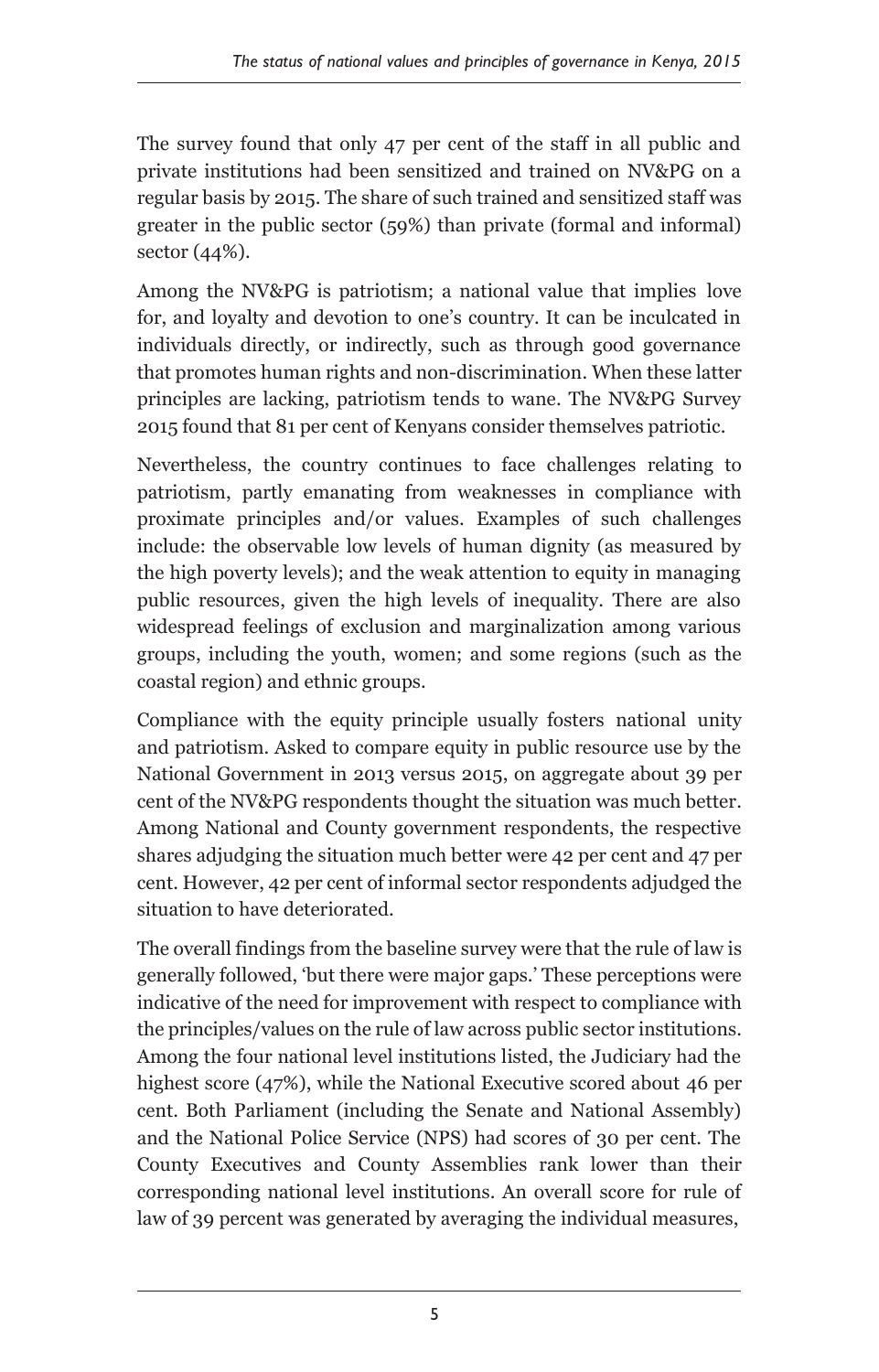showing that the perception of most respondents is that there is either low adherence to the rule of law, or major gaps in adherence.

As a means of gauging accountability, respondents were asked to express their opinion on the effectiveness of the systems of checks and balances on the exercise of authority within selected public sector institutions. For the selected national level institutions, the average score was 39 per cent, suggesting relatively low perceptions on accountability over administrative acts. Among the respondents, 71 per cent and 69 per cent found there were no such checks and balances in the County Assemblies and County Executive, respectively. On compliance with integrity issues, over 80 per cent found corruption to be 'a significant problem… pervasive' in the NPS and in the County Assemblies and Executive. A majority of respondents reported deterioration in NV&PG, like Transparency at the National and County government levels (69% and 78%, respectively), and openness (58%). Among the various arms of government, less than 40 per cent of respondents perceived the existence of ensuring accountability to the electorate.

Nepotism (68%) and patronage (72%) were seen to be rampant in County governments. However, 83 per cent of respondents' perceived great efforts to embrace ethnically diverse workforces, with the private sector (87%) leading the National Government (79%). The National Executive was perceived to render the best services (`good or excellent') by 59 per cent of respondents, in contrast to County Assemblies (20%) and County Executives (25%).

## **Challenges Impacting on Compliance**

Some of the challenges relating to compliance were:

*Weak institutions*: There was a perception among respondents that the country has weak institutions, hence compromising establishment and compliance with NV&PG. A commonly cited example is that of the National and County governments, whose officers have been cited in corruption cases despite the introduction of various measures to ensure accountability.

*Some laws are weak (or not enforced)*: Although the Constitution provides an adequate framework for establishing good institutions and laws, there are loopholes in the creation and application of laws. As an example, the survey pointed out that the Leadership and Integrity Act is weak and prone to manipulation.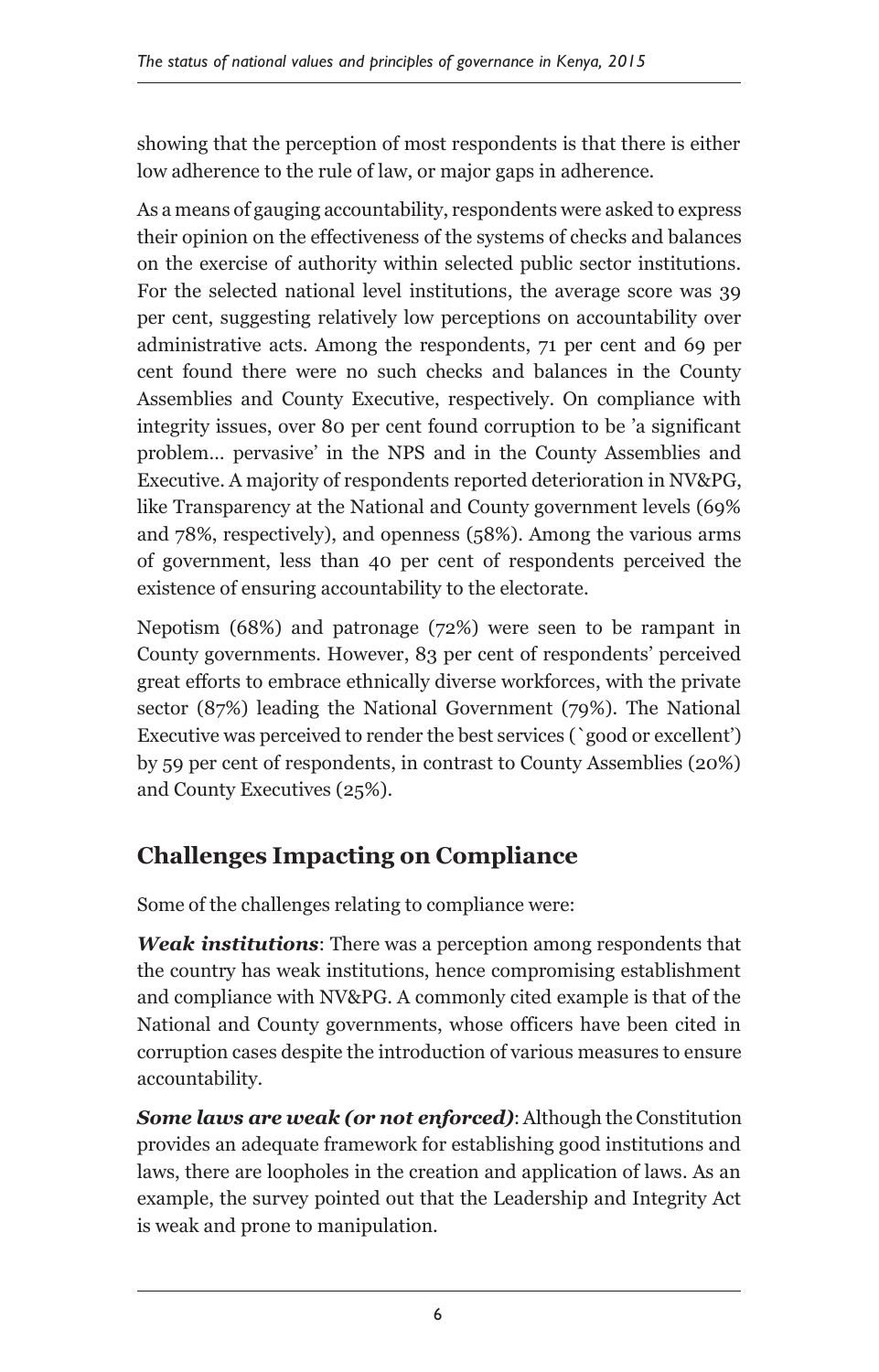*Inadequate participation of the people:* There are gaps in the Government efforts to effect public participation in policy making that is deeply entrenched in the Constitution, which is in itself, a compliance failure. However, the failure to effect participation also undermines the citizens' knowledge of how the National and County governments should, and actually, operate, which would enhance their opportunities for complying with governance provisions.

*Weak management of diversity*: While the goal of affirmative action is to increase the participation of marginalized groups in decision making, there are gaps of policy and practice. In many counties in Kenya, women and persons with disability (PWDs) are yet to be adequately represented in governance structures, as is stipulated in the Constitution. In other counties, particular ethnic groups disproportionate shares of prime County government positions to the detriment of others. This usually breeds conflict.

Other challenges affecting compliance with NV&PG include: impunity, which has tended to fuel corruption, nepotism, tribalism and patronage; inadequate civic education and the related problem of ignorance by various actors; poverty and illiteracy; and inequitable distribution of resources, opportunities and historical injustices.

There were also instances where the conduct of National and County governments impeded awareness; hence compliance with national values, including: lack of political goodwill, insufficient budgetary allocation for awareness campaigns, and lack of cooperation/harmony across the governments.

#### **iii) EnforcementofNationalValuesandPrinciples of Governance**

The Constitution obliges all individuals and all public and private institutions to observe the NV&PG and related public service ethics in Kenya. Consequently, the enforcement frameworks are in various policies and laws, creating bodies to monitor the NV&PG. Such laws include: the Leadership and Integrity Act, Commission on Administrative Justice Act, Ethics and Anti-Corruption Act, Public Procurement and Asset Disposal Act, amongst many others. Among the key institutions responsible for enforcement are: Parliament, the Executive, NPS, Independent Police Oversight Authority (IPOA), Ethics and Anti-Corruption Commission (EACC), Efficiency Monitoring Unit,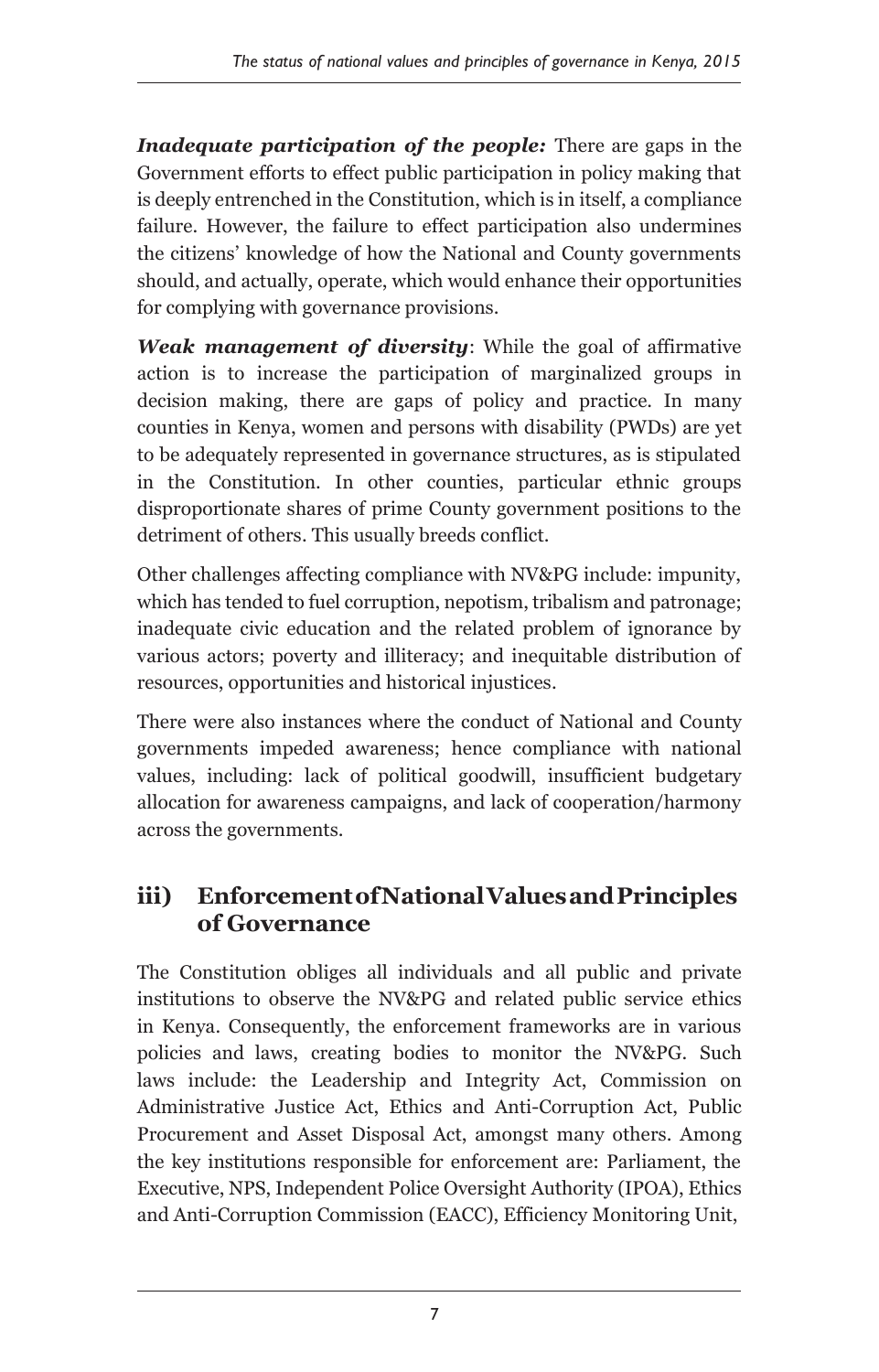Auditor General (AG), Controller of Budget (COB), Ombudsman, and Judiciary. The survey identified the following key challenges in enforcement of NV&PG: low awareness of the values and principles; ineffective institutions; corruption in the public sector; inadequate citizen participation in county decision-making; and inadequate provision for diversity.

#### **iv) Impact of the President's Reports on National Values and Principles of Governance**

The NV&PG study found relatively weak awareness of the President's report (32%), and similarly, weak awareness of measures taken towards the realization of the values and principles (37%). Awareness was greater among females, and grew with education, but declined with age. Some of the specific measures taken towards realizing the NV&PGs were on: creation of a national identity and exercise of sovereign power (77%), and attainment of sustainable development (76%). Much has been done to deliver on the recommendations of the 2013 and 2014 President's reports on NV&PG. Moreover, civic education has continued to raise the level of awareness of the issues surrounding NV&PG not only among the public, but also public servants. The integration of NV&PG into national education curricula and their mainstreaming in institutional frameworks are ongoing, and NV&PG are listed in public sector's performance contracting. Further, the government has launched initiatives to integrate the marginalized communities, fight corruption and improve national security.

#### **v) National Values and Principles of Governance Indices**

The National Values Index comprises of five sub-indices, and was estimated at 57 per cent in 2015. The sub-indices were adopted from the 5 key thematic areas contained in the annual report on Measures Taken and Progress Achieved in the Realization of NV&PG. The scores of the national and county level sub-indices must be read in conjunction with the respective sub-categories and indicators, provided in the main report. The sub-indices and respective scores are: 73 per cent for patriotism and national unity, with a range from Elgeyo Marakwet County (60%) to Embu County's 80 per cent; and 38 per cent for sharing and devolution, ranging from Isiolo's 23 per cent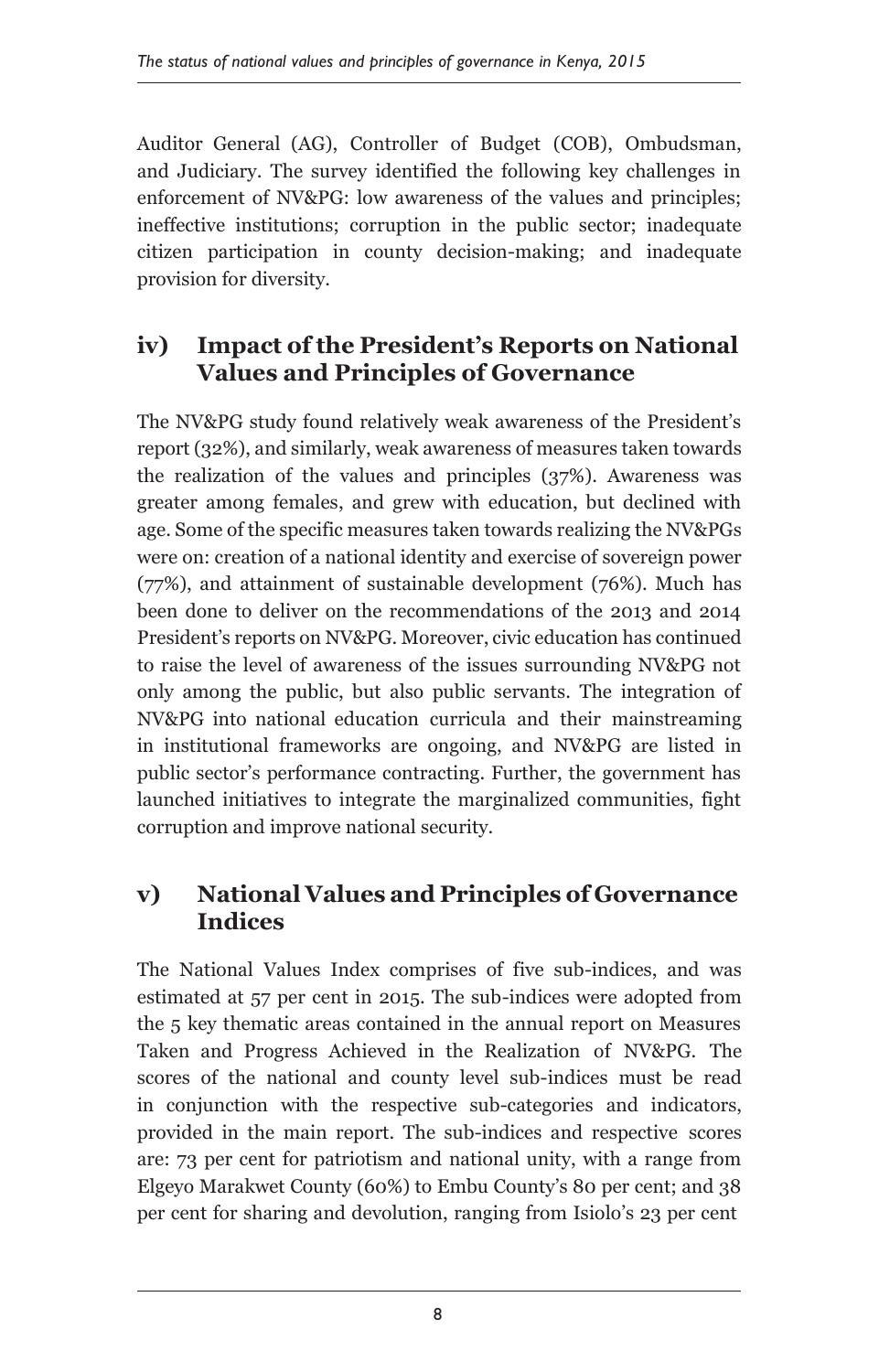to Laikipia's 71 per cent. Others are: 71 per cent for protection of the bill of rights, with Garissa at 46 per cent compared to Kericho's 95 per cent (lead score). Governance was at 57 per cent, with Kericho leading (83%), while Turkana trailed (28%). Sustainable development was at 42 per cent, ranging from Nairobi's 93 per cent to Wajir's 16 per cent. The relatively low scores for the sharing and devolution and sustainable development sub-indices suggest that individuals perceive inequity to be high across counties.

The study also estimated a four-component NV&PG in the public service indices for the National and County governments. For the National government, the NV&PG in public service index score was estimated at 42 per cent, meaning that the components have relatively low scores. The ethical component is 39 per cent, democratic (37%), professional (55%), and people component is 38 per cent.

The County governments' scores on all the four components of the NV&PG in public service index are also relatively low, with the ethical component averaging 37 per cent, while the democratic component averaged 30 per cent. The professional and people components averaged 43 per cent and 38 per cent, respectively.

## **Policy Suggestions**

Enhance awareness and prioritization of national values and principles of governance

- i) Focus on value formation at family and school levels by deepening inclusion and delivery of NV&PG in school curricula, starting from pre-primary to tertiary level, and nurture NV&PG by integrating them in the mandate of tertiary education institutions and universities.
- ii) Create more awareness about the role of families, households, communities and their elders, religious institutions, learning institutions, sports organizations, and the media in the formation of personal values that subsequently feed into NV&PG. This can be achieved by institutionalizing the roles of change agents in formation and prioritization of personal values; and targeting role models, community elders and mentors.
- iii) Design and implement comprehensive and targeted civic education programmes on NV&PG across all counties through: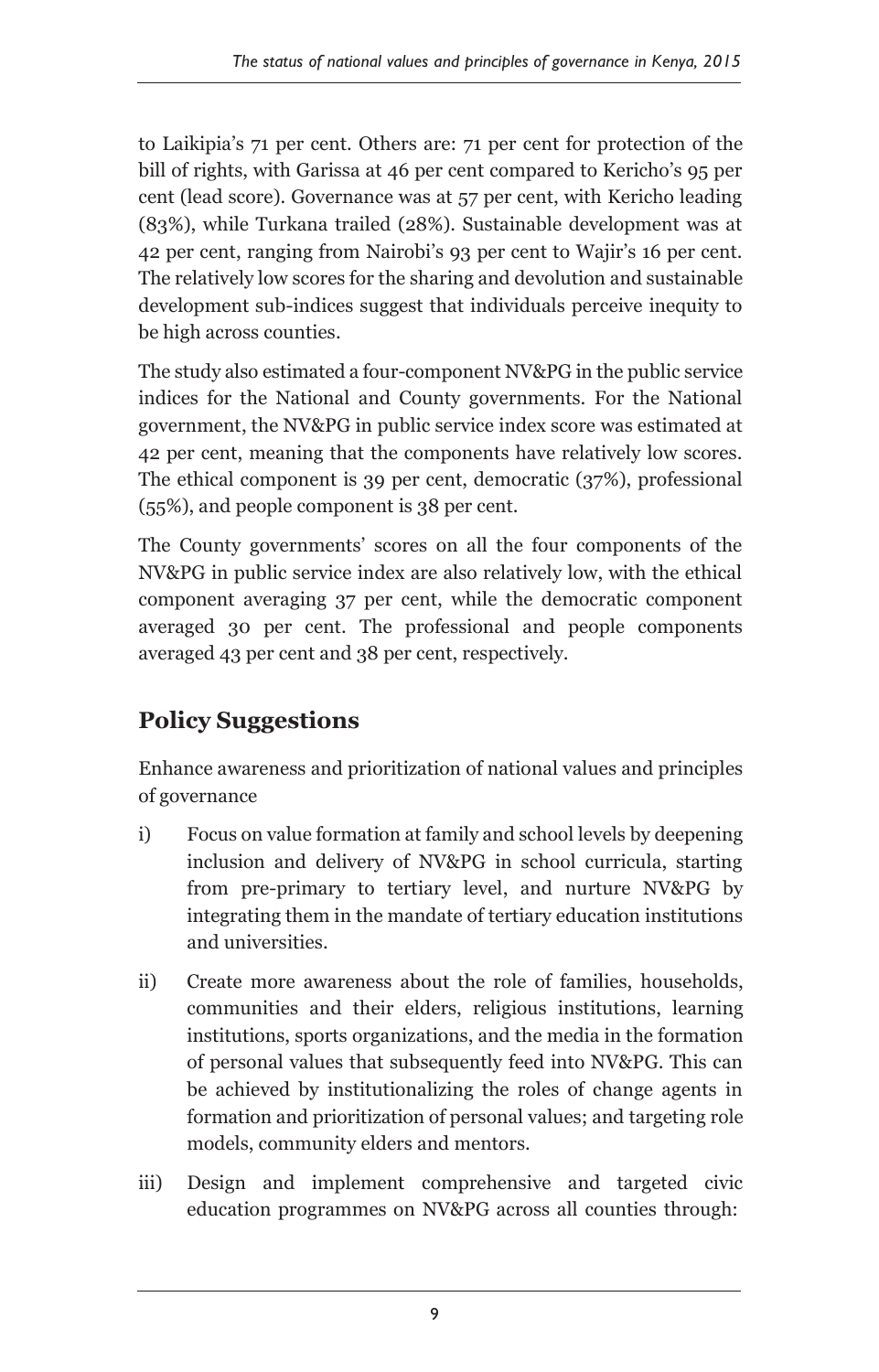barazas, radio, social media, information communication and technology, flyers, community-based organizations (CBOs), nongovernment organizations (NGOs), faith based organizations (FBOs), amongst other feasible approaches. Also pay special attention to the formal private sector, the informal sector, and self-provisioning agriculture, which together, dominate employment. These initiatives should also target trade unions, youth and women groups, cooperative societies, and councils of elders, amongst other such groupings.

- iv) Identify champions for NV&PG at all levels, such as parliamentarians, county executives and legislatures, cabinet secretaries, principal secretaries, and chiefs, to enhance NV&PG awareness through public barazas and other forums. Also, identify champions for the non-government sector.
- v) Develop and brand an NV&PG awareness programme. The annual President's speech on State of the Nation should be a culmination of the period of campaign activities across all counties and sectors promoting NV&PG. Also, ensure dissemination of a peoplefriendly (popular) version of the President's speech.
- vi) Promote the role of political leadership in enhancing NV&PG by, inter alia, emphasizing the need for continued development in spite of electoral outcomes. The capabilities of all leadership at various levels should be enhanced to improve its adherence to NV&PG.
- vii) Enforce adherence to constitutional and legislated provisions on public employment and deployment at the national and county levels, as this will uplift compliance with, and respect for, NV&PG.
- viii) Develop and mainstream standards for national values in all formal and informal private and public sector institutional frameworks, including: legislation, policies, strategic plans, and budgets; and establish monitoring and evaluation frameworks for the same.

#### **Ensure compliance of actors to legal provisions**

i) There is need for stronger commitment to integrity, ethical values and the rule of law among all citizens, both in formal and private sectors. Elected and appointed officers of the National and County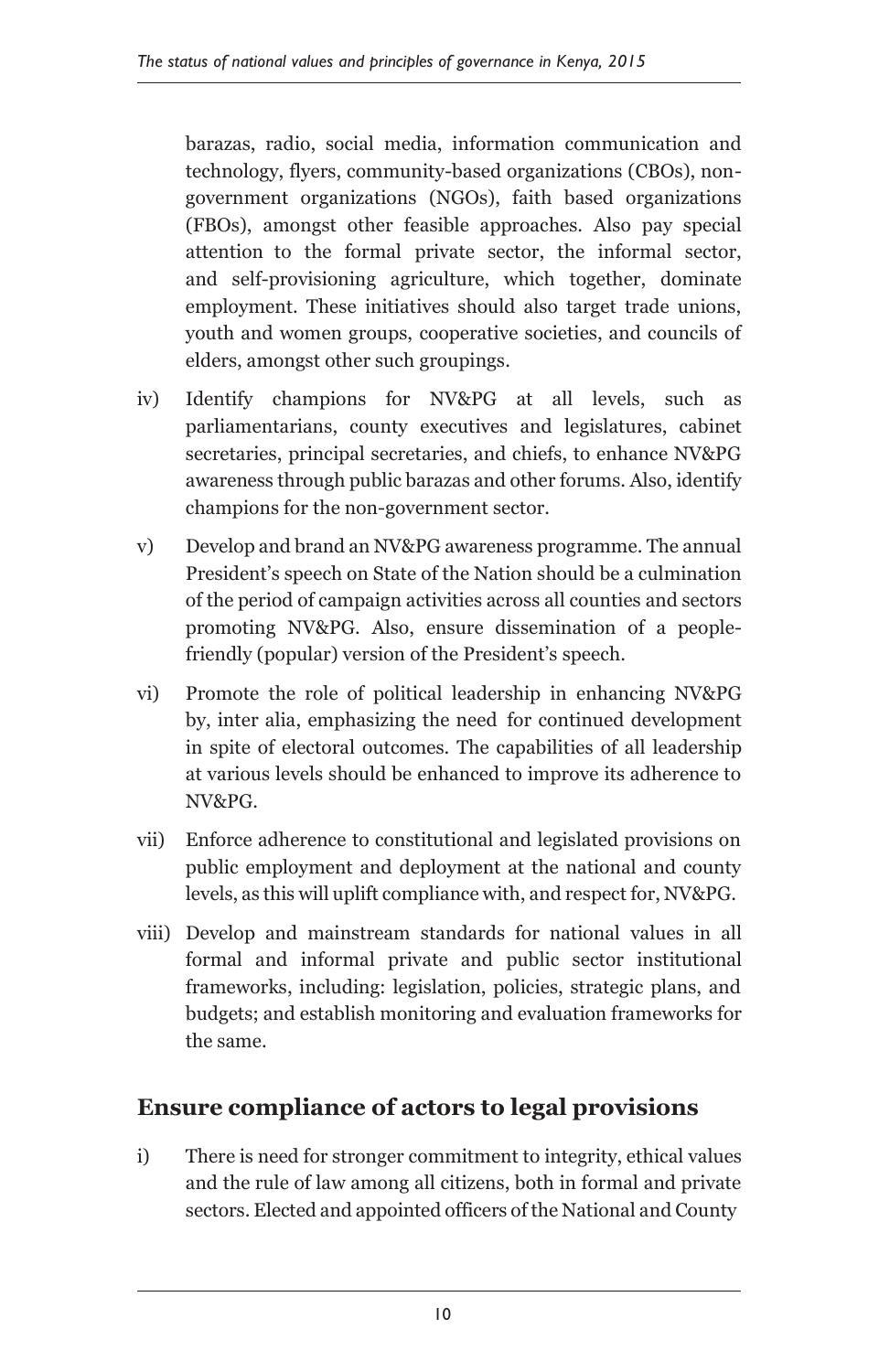governments should enhance this objective by setting a good example in relation to these issues.

- ii) Ensure openness and comprehensive stakeholder engagement towards the common goal of attaining the set standards on NV&PG.
- iii) Create awareness of policies and legislation on NV&PG standards, such as Sessional Paper No. 8 of 2013 on National Values and Principles of Governance, and the Leadership and Integrity Act. Such awareness should enhance compliance.
- iv) Strengthen the capacity of the actors to comply through training, while encouraging compliance through merit-based recognition of attainments. Compliance with NV&PG should be integrated into the State commendations.

#### **Strengthen enforcement mechanism(s)**

- i) Introduce rewards for exemplary NV&PG conduct, and sanctions for those who violate the same
- ii) Curb corruption by strengthening public financial management frameworks, while enhancing the use of other related provisions, such as over procurement

#### **Develop and institutionalize monitoring and impact evaluation mechanisms**

- i) Ensure adequate funding for training, enforcing and monitoring of NV&PG; and evaluation of effectiveness of various interventions
- ii) Undertake continuous monitoring and evaluation of programmes that promote national values at national, county and sub-county levels

#### **President's reports**

- (i) Strengthen targeting mechanism of civic education to raise awareness of the President's report, the Constitution, and related policies and legislation
- (ii) Focus subsequent reports on issues that relate directly to NV&PG,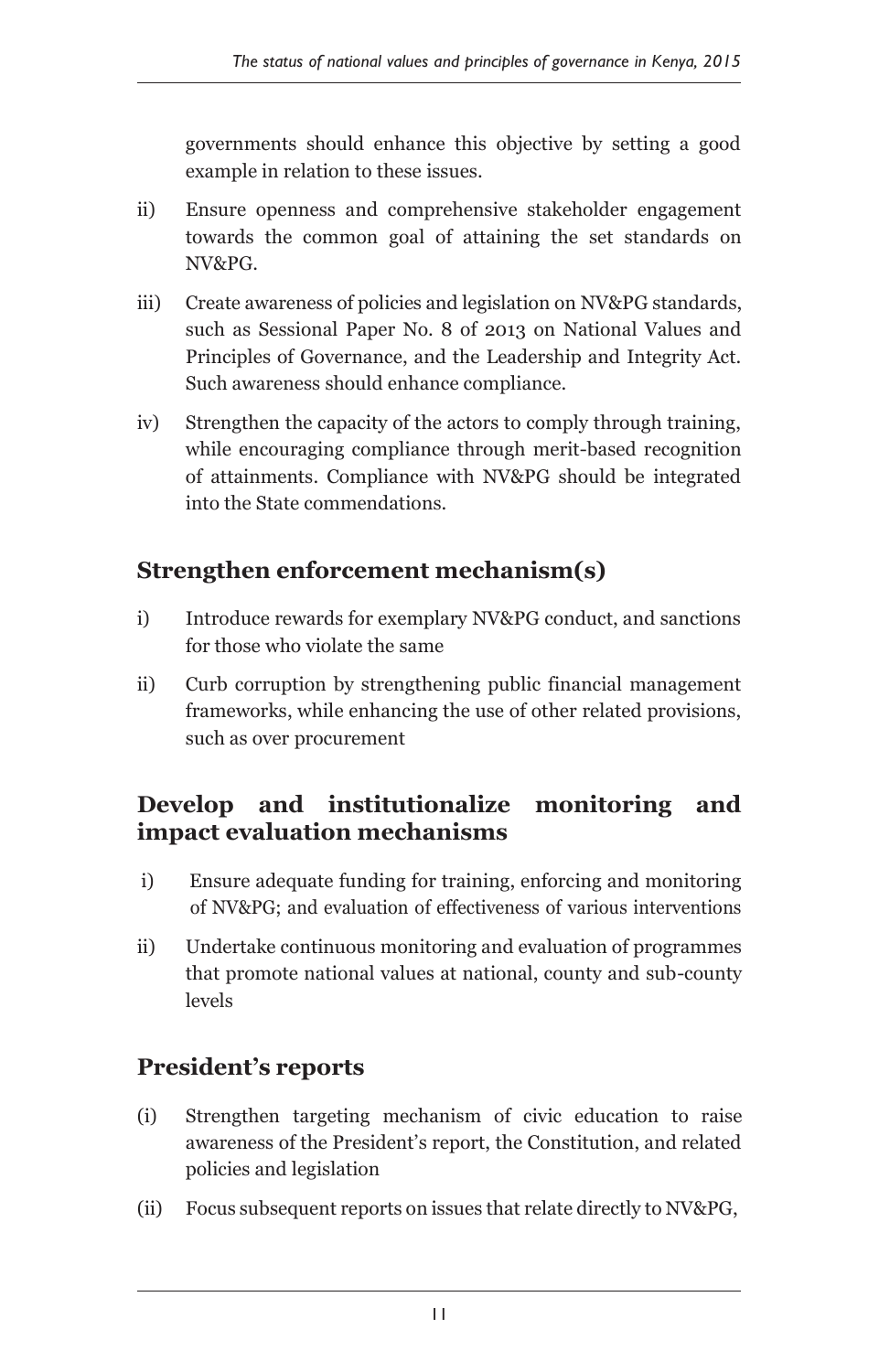that is nationhood, rather than all interventions of MDAs

- (iii) Besides the Kenya Gazette, there should be an attempt to produce and circulate widely a popular version of the report
- (iv) Publicize the existence of the report prior to its being read before Parliament by the President

#### **National values index and public service values indices**

- (i) Monitor progress of NV&PG by regularly computing the national values index and the NV&PG in public service indices
- (ii) Identify and focus initiatives to improve the performance of indicators/components of the indices with particularly low scores. The relatively lower score on the devolution and sharing of power sub-index in the 2015 National Values Index means that urgent attention is necessary to deal with equity issues
- (iii) The NV&PG in public service indices suggest the need to promote all the four components of public service; that is, ethical, democratic, professional, and people component